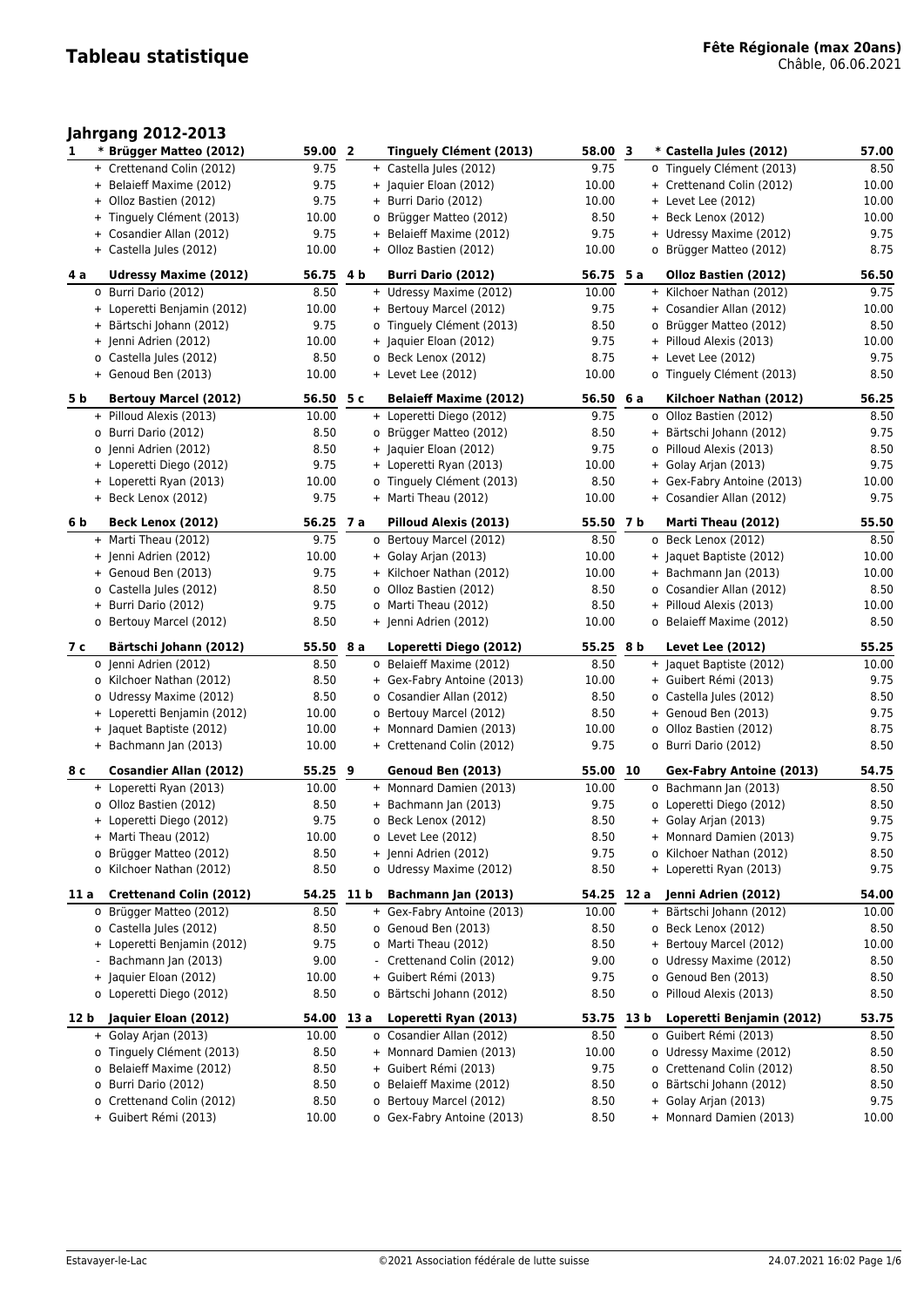# **Tableau statistique Fête Régionale (max 20ans)** Châble, 06.06.2021

| 14           | Guibert Rémi (2013)                                  | 53.50 15 a   |      | Jaquet Baptiste (2012)                              | 52.50 15 b   |      | Golay Arjan (2013)                                    | 52.50         |
|--------------|------------------------------------------------------|--------------|------|-----------------------------------------------------|--------------|------|-------------------------------------------------------|---------------|
|              | + Loperetti Benjamin (2012)                          | 9.75         |      | o Levet Lee (2012)                                  | 8.50         |      | o Jaquier Eloan (2012)                                | 8.50          |
|              | o Levet Lee (2012)                                   | 8.50         |      | o Marti Theau (2012)                                | 8.50         |      | o Pilloud Alexis (2013)                               | 8.50          |
|              | o Loperetti Ryan (2013)                              | 8.50         |      | + Monnard Damien (2013)                             | 10.00        |      | o Gex-Fabry Antoine (2013)                            | 8.50          |
|              | + Jaquet Baptiste (2012)                             | 9.75         |      | o Guibert Rémi (2013)                               | 8.50         |      | o Kilchoer Nathan (2012)                              | 8.50          |
|              | o Bachmann Jan (2013)                                | 8.50         |      | o Bärtschi Johann (2012)                            | 8.50         |      | o Loperetti Benjamin (2012)                           | 8.50          |
|              | o Jaquier Eloan (2012)                               | 8.50         |      | o Golay Arjan (2013)                                | 8.50         |      | + Jaquet Baptiste (2012)                              | 10.00         |
| 16           | <b>Monnard Damien (2013)</b>                         | 51.00        |      |                                                     |              |      |                                                       |               |
|              | o Genoud Ben (2013)                                  | 8.50         |      |                                                     |              |      |                                                       |               |
|              | o Loperetti Ryan (2013)                              | 8.50         |      |                                                     |              |      |                                                       |               |
|              | o Jaquet Baptiste (2012)                             | 8.50         |      |                                                     |              |      |                                                       |               |
|              | o Gex-Fabry Antoine (2013)                           | 8.50         |      |                                                     |              |      |                                                       |               |
|              | o Loperetti Diego (2012)                             | 8.50         |      |                                                     |              |      |                                                       |               |
|              | o Loperetti Benjamin (2012)                          | 8.50         |      |                                                     |              |      |                                                       |               |
|              | <b>Jahrgang 2010-2011</b>                            |              |      |                                                     |              |      |                                                       |               |
| 1            | * Oguey Lucas (2010)                                 | 59.75 2      |      | * Stoudmann Tim (2010)                              | 58.50 3      |      | Giroud Marvin (2010)                                  | 57.50         |
|              | + Lonfat Aloys (2010)                                | 10.00        |      | + Bachmann Jonas (2010)                             | 10.00        |      | + Beyeler Luc (2011)                                  | 9.75          |
|              | + Bärtschi David (2011)                              | 10.00        |      | + Giroud Marvin (2010)                              | 10.00        |      | o Stoudmann Tim (2010)                                | 8.50          |
|              | + Udressy Aloys (2010)                               | 10.00        |      | + Brodard Florian (2010)                            | 10.00        |      | + Emonet Arno (2011)                                  | 9.75          |
|              | + Bachmann Jonas (2010)                              | 10.00        |      | + Beyeler Luc (2011)                                | 10.00        |      | + Stähli Mathis (2010)                                | 10.00         |
|              | + Marti Theliau (2010)                               | 9.75         |      | + Udressy Aloys (2010)                              | 9.75         |      | + Brodard Florian (2010)                              | 9.75          |
|              | + Stoudmann Tim (2010)                               | 10.00        |      | o Oguey Lucas (2010)                                | 8.75         |      | + Marti Theliau (2010)                                | 9.75          |
| 4            | <b>Tinguely Benjamin (2010)</b>                      | 57.25 5      |      | <b>Udressy Aloys (2010)</b>                         | 56.75 6      |      | Lonfat Aloys (2010)                                   | 56.50         |
|              | + Stähli Mathis (2010)                               | 10.00        |      | $+$ Ney Yanis (2010)                                | 10.00        |      | o Oguey Lucas (2010)                                  | 8.50          |
|              | o Udressy Aloys (2010)                               | 8.50         |      | + Tinguely Benjamin (2010)                          | 10.00        |      | $+$ Ney Yanis (2010)                                  | 9.75          |
|              | + Lonfat Aloys (2010)                                | 9.75         |      | o Oguey Lucas (2010)                                | 8.50         |      | o Tinguely Benjamin (2010)                            | 8.50          |
|              | - Marti Theliau (2010)                               | 9.00         |      | + Suchet Quentin (2011)                             | 10.00        |      | + Gallandat Alexandre (2011)                          | 10.00         |
|              | + Emonet Arno (2011)                                 | 10.00        |      | o Stoudmann Tim (2010)                              | 8.50         |      | + Suchet Quentin (2011)                               | 9.75          |
|              | + Brodard Florian (2010)                             | 10.00        |      | + Beyeler Luc (2011)                                | 9.75         |      | + Bachmann Jonas (2010)                               | 10.00         |
| $\mathbf{7}$ | Marti Theliau (2010)                                 | 55.75        | 8 a  | <b>Dessiex Rodrick (2010)</b>                       | 55.50        | 8 b  | Beyeler Luc (2011)                                    | 55.50         |
|              | + Crettenand Hugo (2010)                             | 9.75         |      | + Emonet Arno (2011)                                | 9.75         |      | o Giroud Marvin (2010)                                | 8.50          |
|              | + Suchet Quentin (2011)                              | 9.75         |      | o Brodard Florian (2010)                            | 8.50         |      | + Leuenberger Arthur (2011)                           | 10.00         |
|              | + Produit Romann (2011)                              | 10.00        |      | o Suchet Quentin (2011)                             | 8.50         |      | + Bärtschi David (2011)                               | 10.00         |
|              | - Tinguely Benjamin (2010)                           | 9.00         |      | - Ney Yanis (2010)                                  | 8.75         |      | o Stoudmann Tim (2010)                                | 8.50          |
|              | o Oguey Lucas (2010)                                 | 8.50         |      | + Leuenberger Arthur (2011)                         | 10.00        |      | + Dessiex Soren (2011)                                | 10.00         |
|              | o Giroud Marvin (2010)                               | 8.75         |      | + Stähli Mathis (2010)                              | 10.00        |      | o Udressy Aloys (2010)                                | 8.50          |
| 8 с          | Bachmann Jonas (2010)                                | 55.50        | 9 a  | Emonet Arno (2011)                                  | 55.25 9 b    |      | Crettenand Hugo (2010)                                | 55.25         |
|              | o Stoudmann Tim (2010)                               | 8.50         |      | o Dessiex Rodrick (2010)                            | 8.50         |      | o Marti Theliau (2010)                                | 8.50          |
|              | + Stähli Mathis (2010)                               | 10.00        |      | + Dessiex Soren (2011)                              | 10.00        |      | + Grangier Victor (2011)                              | 9.75          |
|              | + Dessiex Soren (2011)                               | 10.00        |      | o Giroud Marvin (2010)                              | 8.50         |      | + Gallandat Alexandre (2011)                          | 10.00         |
|              | o Oguey Lucas (2010)                                 | 8.50         |      | + Produit Romann (2011)                             | 10.00        |      | o Brodard Florian (2010)                              | 8.50          |
|              | + Crettenand Hugo (2010)                             | 10.00        |      | o Tinguely Benjamin (2010)                          | 8.50         |      | o Bachmann Jonas (2010)                               | 8.50          |
|              | o Lonfat Aloys (2010)                                | 8.50         |      | $+$ Ney Yanis (2010)                                | 9.75         |      | + Suchet Quentin (2011)                               | 10.00         |
| 10           | <b>Brodard Florian (2010)</b>                        | 55.00        | 11   | Dessiex Soren (2011)                                | 54.25        | 12 a | <b>Ney Yanis (2010)</b>                               | 54.00         |
|              | + Produit Romann (2011)                              | 10.00        |      | + Grangier Victor (2011)                            | 10.00        |      | o Udressy Aloys (2010)                                | 8.50          |
|              | + Dessiex Rodrick (2010)                             | 9.75         |      | o Emonet Arno (2011)                                | 8.50         |      | o Lonfat Aloys (2010)                                 | 8.50          |
|              | o Stoudmann Tim (2010)                               | 8.50         |      | o Bachmann Jonas (2010)                             | 8.50         |      | + Leuenberger Arthur (2011)                           | 10.00         |
|              | + Crettenand Hugo (2010)                             | 9.75         |      | - Bärtschi David (2011)                             | 9.00         |      | Dessiex Rodrick (2010)                                | 8.75          |
|              | o Giroud Marvin (2010)                               | 8.50         |      | o Beyeler Luc (2011)<br>+ Leuenberger Arthur (2011) | 8.50<br>9.75 |      | + Produit Romann (2011)<br>o Emonet Arno (2011)       | 9.75          |
|              | o Tinguely Benjamin (2010)                           | 8.50         |      |                                                     |              |      |                                                       | 8.50          |
| 12 b         | Bärtschi David (2011)                                | 54.00        | 12 c | <b>Suchet Quentin (2011)</b>                        | 54.00        | 12 d | Stähli Mathis (2010)                                  | 54.00         |
|              | + Leuenberger Arthur (2011)                          | 9.75         |      | + Gallandat Alexandre (2011)                        | 10.00        |      | o Tinguely Benjamin (2010)<br>o Bachmann Jonas (2010) | 8.50          |
|              | o Oguey Lucas (2010)                                 | 8.50         |      | o Marti Theliau (2010)<br>+ Dessiex Rodrick (2010)  | 8.50         |      | + Grangier Victor (2011)                              | 8.50          |
|              | o Beyeler Luc (2011)                                 | 8.50         |      |                                                     | 9.75         |      |                                                       | 10.00         |
|              | Dessiex Soren (2011)<br>۰.<br>o Stähli Mathis (2010) | 8.75<br>8.50 |      | o Udressy Aloys (2010)<br>o Lonfat Aloys (2010)     | 8.75<br>8.50 |      | o Giroud Marvin (2010)<br>+ Bärtschi David (2011)     | 8.50<br>10.00 |
|              | + Gallandat Alexandre (2011)                         | 10.00        |      | o Crettenand Hugo (2010)                            | 8.50         |      | o Dessiex Rodrick (2010)                              | 8.50          |
|              |                                                      |              |      |                                                     |              |      |                                                       |               |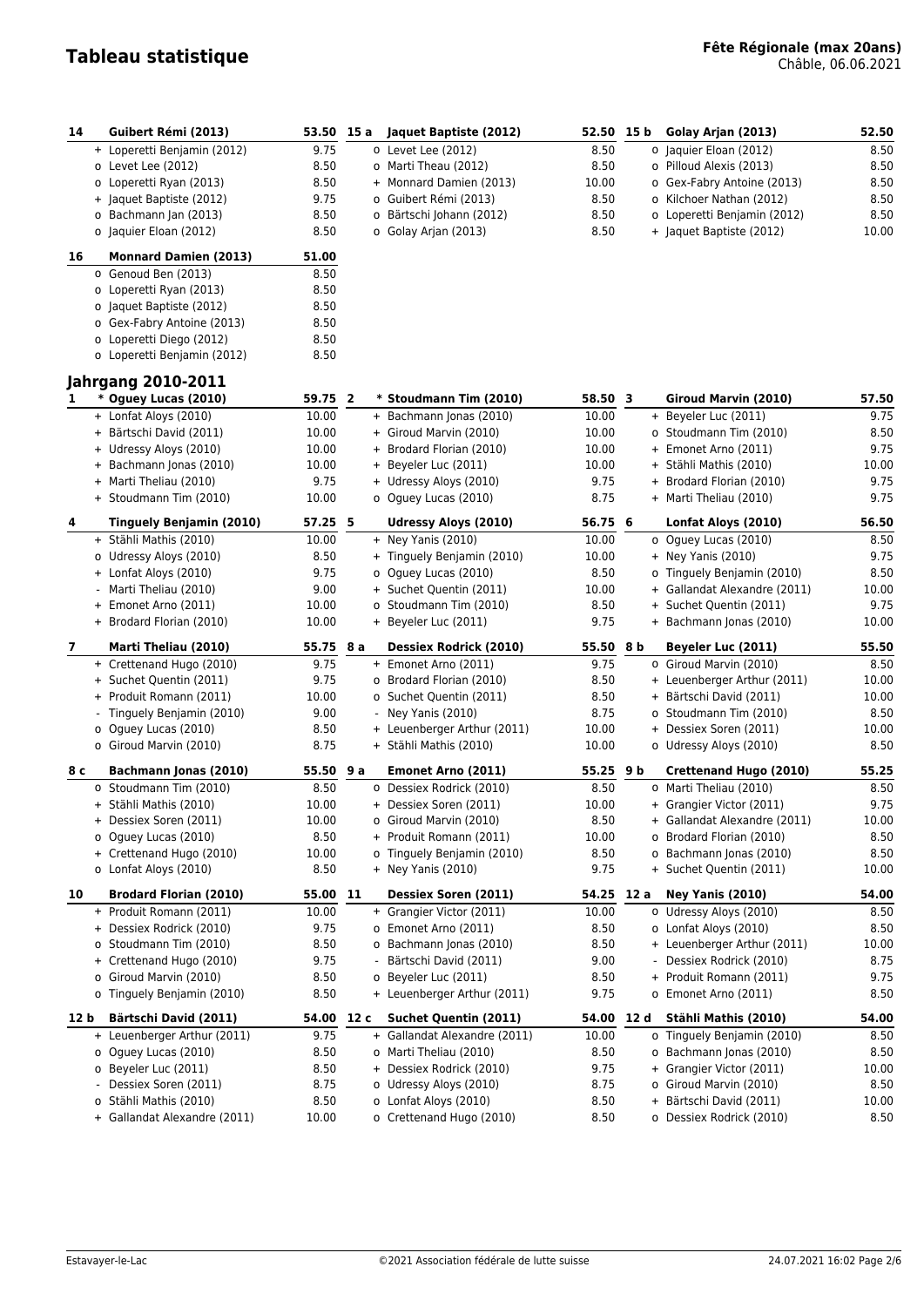| 12 e | Produit Romann (2011)                                    | 54.00 13 a     |     | Leuenberger Arthur (2011)                             | 52.25              | 13 b | Grangier Victor (2011)                             | 52.25          |
|------|----------------------------------------------------------|----------------|-----|-------------------------------------------------------|--------------------|------|----------------------------------------------------|----------------|
|      | o Brodard Florian (2010)                                 | 8.50           |     | o Bärtschi David (2011)                               | 8.50               |      | o Dessiex Soren (2011)                             | 8.50           |
|      | + Gallandat Alexandre (2011)                             | 10.00          |     | o Beyeler Luc (2011)                                  | 8.50               |      | o Crettenand Hugo (2010)                           | 8.50           |
|      | o Marti Theliau (2010)                                   | 8.50           |     | o Ney Yanis (2010)                                    | 8.50               |      | o Stähli Mathis (2010)                             | 8.50           |
|      | o Emonet Arno (2011)                                     | 8.50           |     | + Grangier Victor (2011)                              | 9.75               |      | o Leuenberger Arthur (2011)                        | 8.50           |
|      | o Ney Yanis (2010)                                       | 8.50           |     | o Dessiex Rodrick (2010)                              | 8.50               |      | + Gallandat Alexandre (2011)                       | 9.75           |
|      | + Grangier Victor (2011)                                 | 10.00          |     | o Dessiex Soren (2011)                                | 8.50               |      | o Produit Romann (2011)                            | 8.50           |
| 14   | <b>Gallandat Alexandre (2011)</b>                        | 51.00          |     |                                                       |                    |      |                                                    |                |
|      | o Suchet Quentin (2011)                                  | 8.50           |     |                                                       |                    |      |                                                    |                |
|      | o Produit Romann (2011)                                  | 8.50           |     |                                                       |                    |      |                                                    |                |
|      | o Crettenand Hugo (2010)                                 | 8.50           |     |                                                       |                    |      |                                                    |                |
|      | o Lonfat Aloys (2010)                                    | 8.50           |     |                                                       |                    |      |                                                    |                |
|      | o Grangier Victor (2011)                                 | 8.50           |     |                                                       |                    |      |                                                    |                |
|      | o Bärtschi David (2011)                                  | 8.50           |     |                                                       |                    |      |                                                    |                |
|      | <b>Jahrgang 2008-2009</b>                                |                |     |                                                       |                    |      |                                                    |                |
| 1.   | * Jacquaz Gaëtan (2008)                                  | 58.25 2 a      |     | Cardinaux Nathaël (2008)                              | 58.00 2 b          |      | Amacker Nico (2008)                                | 58.00          |
|      | - Cardinaux Nathaël (2008)                               | 8.75           |     | - Jacquaz Gaëtan (2008)                               | 8.75               |      | + Olloz Alexandre (2008)                           | 10.00          |
|      | + Brodard François (2008)                                | 10.00          |     | + Trachsel Adrien (2008)                              | 10.00              |      | + Jolliet Guillaume (2008)                         | 9.75           |
|      | + Tissot Arnaud (2008)                                   | 10.00          |     | + Buchs Yanick (2009)                                 | 9.75               |      | + Crausaz Alexis (2009)                            | 10.00          |
|      | + Tissot Maxence (2008)                                  | 9.75           |     | + Schwab Fabio (2008)                                 | 9.75               |      | + Ayer Antoine (2008)                              | 9.75           |
|      | + Pharisa Samuel (2009)                                  | 9.75           |     | + Amacker Nico (2008)                                 | 10.00              |      | o Cardinaux Nathaël (2008)                         | 8.50           |
|      | + Ayer Antoine (2008)                                    | 10.00          |     | + Knieling Jonas (2008)                               | 9.75               |      | + Trachsel Adrien (2008)                           | 10.00          |
| 3    | * Ayer Antoine (2008)                                    | 57.00 4 a      |     | <b>Tissot Arnaud (2008)</b>                           | 56.50 4 b          |      | Marti Thierry (2009)                               | 56.50          |
|      | + Bapst Olivier (2008)                                   | 9.75           |     | + Castella Martin (2009)                              | 10.00              |      | + Giroud Nathan (2008)                             | 9.75           |
|      | + Knieling Jonas (2008)                                  | 9.75           |     | + Schwab Fabio (2008)                                 | 9.75               |      | o Crausaz Alexis (2009)                            | 8.50           |
|      | + Suchet Maxime (2009)                                   | 10.00          |     | o Jacquaz Gaëtan (2008)                               | 8.50               |      | + Monnard Dylan (2009)                             | 10.00          |
|      | o Amacker Nico (2008)                                    | 8.75           |     | o Knieling Jonas (2008)                               | 8.50               |      | o Tissot Maxence (2008)                            | 8.50           |
|      | + Giroud Nathan (2008)                                   | 10.00          |     | + Brodard François (2008)                             | 9.75               |      | + Jolliet Guillaume (2008)                         | 10.00          |
|      | o Jacquaz Gaëtan (2008)                                  | 8.75           |     | + Giroud Nathan (2008)                                | 10.00              |      | + Pharisa Samuel (2009)                            | 9.75           |
| 4 c  | Knieling Jonas (2008)                                    | 56.50          | 4 d | <b>Crausaz Alexis (2009)</b>                          | 56.50              | 4е   | <b>Boschung Levin (2008)</b>                       | 56.50          |
|      | + Rigolet Fabien (2008)                                  | 9.75           |     | + Trachsel Adrien (2008)                              | 10.00              |      | o Suchet Maxime (2009)                             | 8.50           |
|      | o Ayer Antoine (2008)                                    | 8.50           |     | + Marti Thierry (2009)                                | 10.00              |      | + Fontolliet Eliott (2009)                         | 10.00          |
|      | + Wittwer Len (2009)                                     | 9.75           |     | o Amacker Nico (2008)                                 | 8.50               |      | o Schwab Fabio (2008)                              | 8.50           |
|      | + Tissot Arnaud (2008)                                   | 10.00          |     | + Olloz Alexandre (2008)                              | 9.75               |      | + Moret Nicolas (2008)                             | 9.75           |
|      | + Suchet Maxime (2009)                                   | 10.00          |     | + Tissot Maxence (2008)                               | 9.75               |      | + Robert Kenny (2009)                              | 10.00          |
|      | o Cardinaux Nathaël (2008)                               | 8.50           |     | o Boschung Levin (2008)                               | 8.50               |      | + Crausaz Alexis (2009)                            | 9.75           |
|      |                                                          |                |     |                                                       |                    |      |                                                    |                |
| 5 a  | Schwab Fabio (2008)<br>+ Hoffmann Emilien (2008)         | 56.25<br>10.00 | 5 b | Olloz Alexandre (2008)<br>o Amacker Nico (2008)       | 56.25 6<br>8.50    |      | Suchet Maxime (2009)<br>+ Boschung Levin (2008)    | 56.00<br>9.75  |
|      | o Tissot Arnaud (2008)                                   | 8.50           |     | + Bapst Olivier (2008)                                | 10.00              |      | + Moret Nicolas (2008)                             | 9.75           |
|      |                                                          |                |     |                                                       |                    |      |                                                    |                |
|      | + Boschung Levin (2008)<br>o Cardinaux Nathaël (2008)    | 9.75<br>8.50   |     | + Schneiter Dominik (2008)<br>o Crausaz Alexis (2009) | 9.75<br>8.50       |      | o Ayer Antoine (2008)<br>+ Rigolet Fabien (2008)   | 8.50<br>9.75   |
|      | + Wyssen Luca (2008)                                     | 9.75           |     | + Stritt Beni (2009)                                  | 9.75               |      | o Knieling Jonas (2008)                            | 8.50           |
|      | + Tissot Maxence (2008)                                  | 9.75           |     | + Buchs Yanick (2009)                                 | 9.75               |      | + Stritt Beni (2009)                               | 9.75           |
|      |                                                          |                |     |                                                       |                    |      |                                                    |                |
| 7    | <b>Trachsel Adrien (2008)</b><br>o Crausaz Alexis (2009) | 55.50<br>8.50  | 8 a | Pharisa Samuel (2009)<br>+ Schneiter Dominik (2008)   | 55.25 8 b<br>10.00 |      | Jolliet Guillaume (2008)<br>+ Bongard Timéo (2009) | 55.25<br>10.00 |
|      | o Cardinaux Nathaël (2008)                               | 8.50           |     | o Tissot Maxence (2008)                               | 8.50               |      | o Amacker Nico (2008)                              | 8.50           |
|      | + Bühler Denis (2009)                                    | 10.00          |     | + Robert Kenny (2009)                                 | 10.00              |      | + Brodard François (2008)                          | 9.75           |
|      | + Castella Martin (2009)                                 | 10.00          |     | + Wyssen Luca (2008)                                  | 9.75               |      | o Giroud Nathan (2008)                             | 8.50           |
|      | + Schneiter Dominik (2008)                               | 10.00          |     | o Jacquaz Gaëtan (2008)                               | 8.50               |      | o Marti Thierry (2009)                             | 8.50           |
|      | o Amacker Nico (2008)                                    | 8.50           |     | o Marti Thierry (2009)                                | 8.50               |      | + Rigolet Fabien (2008)                            | 10.00          |
| 8 с  | Giroud Nathan (2008)                                     | $55.25$ 9 a    |     | Wyssen Luca (2008)                                    | $55.00$ 9 b        |      | <b>Tissot Maxence (2008)</b>                       | 55.00          |
|      | o Marti Thierry (2009)                                   | 8.50           |     | o Tissot Maxence (2008)                               | 8.50               |      | + Wyssen Luca (2008)                               | 9.75           |
|      | + Rigolet Fabien (2008)                                  | 10.00          |     | + Hoffmann Emilien (2008)                             | 9.75               |      | + Pharisa Samuel (2009)                            | 9.75           |
|      | + Stritt Beni (2009)                                     | 9.75           |     | + Moret Nicolas (2008)                                | 9.75               |      | + Marti Thierry (2009)                             | 10.00          |
|      | + Jolliet Guillaume (2008)                               | 9.75           |     | o Pharisa Samuel (2009)                               | 8.50               |      | o Jacquaz Gaëtan (2008)                            | 8.50           |
|      | o Ayer Antoine (2008)                                    | 8.50           |     | o Schwab Fabio (2008)                                 | 8.50               |      | o Crausaz Alexis (2009)                            | 8.50           |
|      | o Tissot Arnaud (2008)                                   | 8.75           |     | + Bongard Timéo (2009)                                | 10.00              |      | o Schwab Fabio (2008)                              | 8.50           |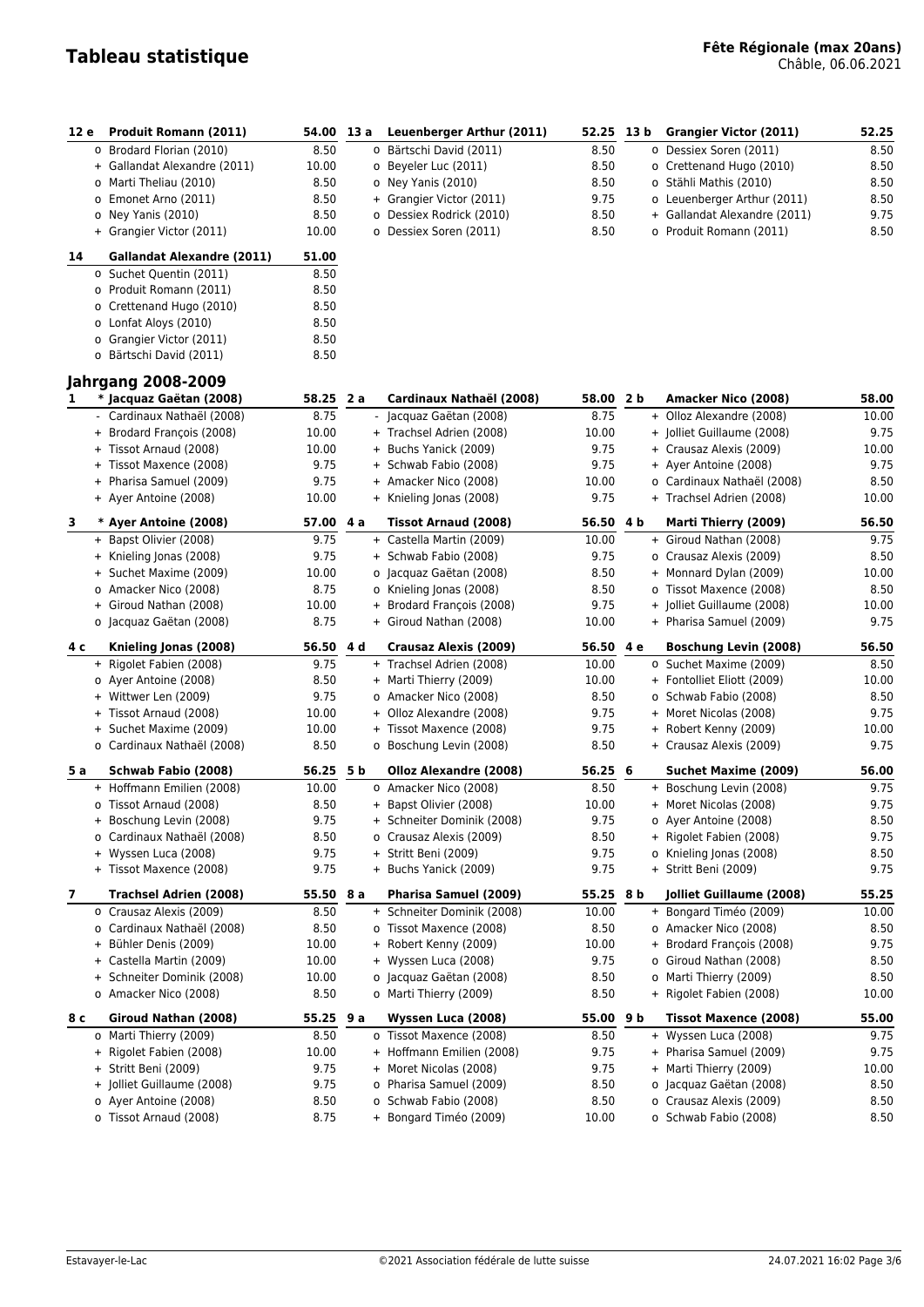# **Tableau statistique Fête Régionale (max 20ans)** Châble, 06.06.2021

| 9с   | <b>Schneiter Dominik (2008)</b>                      | 55.00    | 9 d  | <b>Brodard François (2008)</b>  | 55.00      | 10             | Robert Kenny (2009)              | 54.75 |
|------|------------------------------------------------------|----------|------|---------------------------------|------------|----------------|----------------------------------|-------|
|      | o Pharisa Samuel (2009)                              | 8.50     |      | + Fontolliet Eliott (2009)      | 10.00      |                | o Wittwer Len (2009)             | 8.50  |
|      | + Bühler Denis (2009)                                | 10.00    |      | o Jacquaz Gaëtan (2008)         | 8.50       |                | + Castella Martin (2009)         | 9.50  |
|      | o Olloz Alexandre (2008)                             | 8.50     |      | o Jolliet Guillaume (2008)      | 8.50       |                | o Pharisa Samuel (2009)          | 8.50  |
|      | + Pellaton Valentino (2009)                          | 9.75     |      | + Wittwer Len (2009)            | 9.75       |                | + Bongard Timéo (2009)           | 9.75  |
|      | o Trachsel Adrien (2008)                             | 8.50     |      | o Tissot Arnaud (2008)          | 8.50       |                | o Boschung Levin (2008)          | 8.50  |
|      | + Fontolliet Eliott (2009)                           | 9.75     |      | + Moret Nicolas (2008)          | 9.75       |                | + Monnard Dylan (2009)           | 10.00 |
|      |                                                      |          |      |                                 |            |                |                                  |       |
| 11   | <b>Buchs Yanick (2009)</b>                           | 54.25    | 12 a | Wittwer Len (2009)              | 54.00      | 12 b           | Stritt Beni (2009)               | 54.00 |
|      | o Loperetti Josias (2009)                            | 8.75     |      | + Robert Kenny (2009)           | 9.75       |                | + Bühler Denis (2009)            | 10.00 |
|      | + Pellaton Valentino (2009)                          | 10.00    |      | Stritt Beni (2009)              | 8.75       |                | - Wittwer Len (2009)             | 8.75  |
|      | o Cardinaux Nathaël (2008)                           | 8.50     |      | o Knieling Jonas (2008)         | 8.50       |                | o Giroud Nathan (2008)           | 8.50  |
|      | Fontolliet Eliott (2009)<br>$\overline{\phantom{a}}$ | 8.75     |      | o Brodard François (2008)       | 8.50       |                | + Hoffmann Emilien (2008)        | 9.75  |
|      | + Monnard Dylan (2009)                               | 9.75     |      | o Fontolliet Eliott (2009)      | 8.50       |                | o Olloz Alexandre (2008)         | 8.50  |
|      | o Olloz Alexandre (2008)                             | 8.50     |      | + Bühler Denis (2009)           | 10.00      |                | o Suchet Maxime (2009)           | 8.50  |
| 12 c | <b>Rigolet Fabien (2008)</b>                         | 54.00    | 13   | <b>Fontolliet Eliott (2009)</b> | 53.75 14   |                | <b>Moret Nicolas (2008)</b>      | 53.50 |
|      | o Knieling Jonas (2008)                              | 8.50     |      | o Brodard François (2008)       | 8.50       |                | + Monnard Dylan (2009)           | 9.75  |
|      | o Giroud Nathan (2008)                               | 8.50     |      | o Boschung Levin (2008)         | 8.50       |                | o Suchet Maxime (2009)           | 8.50  |
|      | + Bongard Timéo (2009)                               | 10.00    |      | + Pellaton Valentino (2009)     | 9.75       |                | o Wyssen Luca (2008)             | 8.50  |
|      | o Suchet Maxime (2009)                               | 8.50     |      | Buchs Yanick (2009)             | 8.75       |                | o Boschung Levin (2008)          | 8.50  |
|      | + Hoffmann Emilien (2008)                            | 10.00    |      | + Wittwer Len (2009)            | 9.75       |                | + Castella Martin (2009)         | 9.75  |
|      | o Jolliet Guillaume (2008)                           | 8.50     |      | o Schneiter Dominik (2008)      | 8.50       |                | o Brodard François (2008)        | 8.50  |
| 15   | Castella Martin (2009)                               | 53.25 16 |      | <b>Bongard Timéo (2009)</b>     | 53.00 17   |                | Monnard Dylan (2009)             | 52.75 |
|      | o Tissot Arnaud (2008)                               | 8.50     |      | o Jolliet Guillaume (2008)      | 8.50       |                | o Moret Nicolas (2008)           | 8.50  |
|      | o Robert Kenny (2009)                                | 8.25     |      | - Monnard Dylan (2009)          | 9.00       |                | Bongard Timéo (2009)             | 9.00  |
|      | + Bühler Denis (2009)                                | 9.75     |      | o Rigolet Fabien (2008)         | 8.50       |                | o Marti Thierry (2009)           | 8.50  |
|      | o Trachsel Adrien (2008)                             | 8.50     |      | o Robert Kenny (2009)           | 8.50       |                | + Bapst Olivier (2008)           | 9.75  |
|      | o Moret Nicolas (2008)                               | 8.50     |      | + Pellaton Valentino (2009)     | 10.00      |                | o Buchs Yanick (2009)            | 8.50  |
|      | + Hoffmann Emilien (2008)                            | 9.75     |      | o Wyssen Luca (2008)            | 8.50       |                | o Robert Kenny (2009)            | 8.50  |
| 18   | <b>Hoffmann Emilien (2008)</b>                       | 52.50    | 19 a | Pellaton Valentino (2009)       | 52.25 19 b |                | <b>Bühler Denis (2009)</b>       | 52.25 |
|      | o Schwab Fabio (2008)                                | 8.50     |      | o Loperetti Josias (2009)       | 8.50       |                | o Stritt Beni (2009)             | 8.50  |
|      | o Wyssen Luca (2008)                                 | 8.50     |      | o Buchs Yanick (2009)           | 8.50       |                | o Schneiter Dominik (2008)       | 8.50  |
|      | + Bapst Olivier (2008)                               | 10.00    |      | o Fontolliet Eliott (2009)      | 8.50       |                | o Castella Martin (2009)         | 8.50  |
|      | o Stritt Beni (2009)                                 | 8.50     |      | o Schneiter Dominik (2008)      | 8.50       |                | o Trachsel Adrien (2008)         | 8.50  |
|      | o Rigolet Fabien (2008)                              | 8.50     |      | o Bongard Timéo (2009)          | 8.50       |                | + Bapst Olivier (2008)           | 9.75  |
|      | o Castella Martin (2009)                             | 8.50     |      | + Bapst Olivier (2008)          | 9.75       |                | o Wittwer Len (2009)             | 8.50  |
|      |                                                      |          |      |                                 |            |                |                                  |       |
| 20   | <b>Bapst Olivier (2008)</b>                          | 51.00    | 21   | Loperetti Josias (2009)         | 19.50      |                |                                  |       |
|      | o Ayer Antoine (2008)                                | 8.50     |      | + Pellaton Valentino (2009)     | 9.75       |                |                                  |       |
|      | o Olloz Alexandre (2008)                             | 8.50     |      | + Buchs Yanick (2009)           | 9.75       |                |                                  |       |
|      | o Hoffmann Emilien (2008)                            | 8.50     |      |                                 |            |                |                                  |       |
|      | o Monnard Dylan (2009)                               | 8.50     |      |                                 |            |                |                                  |       |
|      | o Bühler Denis (2009)                                | 8.50     |      |                                 |            |                |                                  |       |
|      | o Pellaton Valentino (2009)                          | 8.50     |      |                                 |            |                |                                  |       |
|      | <b>Jahrgang 2006-2007</b>                            |          |      |                                 |            |                |                                  |       |
|      | * Fontaine Anthony (2006)                            | 59.75 2  |      | * Suchet Yannick (2007)         | 57.25 3 a  |                | Tissot Joffrey (2006)            | 57.00 |
|      | + Suchet Yannick (2007)                              | 9.75     |      | o Fontaine Anthony (2006)       | 8.50       | $\blacksquare$ | Grosjean Samuel (2006)           | 8.75  |
|      | + Fankhauser Tom (2006)                              | 10.00    |      | + Vuagniaux Nathan (2007)       | 10.00      |                | + Kapp Lilian (2007)             | 10.00 |
|      | + Genoud Robin (2007)                                | 10.00    |      | + Tuscher Esteban (2007)        | 10.00      |                | + Zbinden Roman (2007)           | 9.75  |
|      | + Tornare Laurent (2007)                             | 10.00    |      | + Grosjean Samuel (2006)        | 10.00      |                | - Jacquaz Fabien (2006)          | 8.75  |
|      | + Jacquaz Fabien (2006)                              | 10.00    |      | + Bächler Gregor (2007)         | 10.00      |                | + Dedelley Lino (2007)           | 9.75  |
|      | + Suchet Yannick (2007)                              | 10.00    |      | o Fontaine Anthony (2006)       | 8.75       |                | + Grandgirard Nathan (2007)      | 10.00 |
| 3 b  | Jacquaz Fabien (2006)                                | 57.00 4  |      | <b>Fankhauser Tom (2006)</b>    | 56.50 5    |                | <b>Gentizon Alexandre (2006)</b> | 56.25 |
|      | + Gentizon Alexandre (2006)                          | 9.75     |      | + Bächler Gregor (2007)         | 9.75       |                | o Jacquaz Fabien (2006)          | 8.50  |
|      | + Carron Léandre (2006)                              | 10.00    |      | o Fontaine Anthony (2006)       | 8.50       |                | + Dedelley Lino (2007)           | 9.75  |
|      | Grandgirard Nathan (2007)<br>$+$                     | 10.00    |      | + Rossier Rayan (2007)          | 9.75       |                | + Pellet Leon (2007)             | 10.00 |
|      | Tissot Joffrey (2006)                                | 8.75     |      | + Grandgirard Nathan (2007)     | 9.75       |                | o Bächler Gregor (2007)          | 8.50  |
|      | o Fontaine Anthony (2006)                            | 8.50     |      | Grosjean Samuel (2006)          | 8.75       |                | + Carron Léandre (2006)          | 9.75  |
|      | + Rossier Rayan (2007)                               | 10.00    |      | + Genoud Robin (2007)           | 10.00      |                | + Torche Louis (2007)            | 9.75  |
|      |                                                      |          |      |                                 |            |                |                                  |       |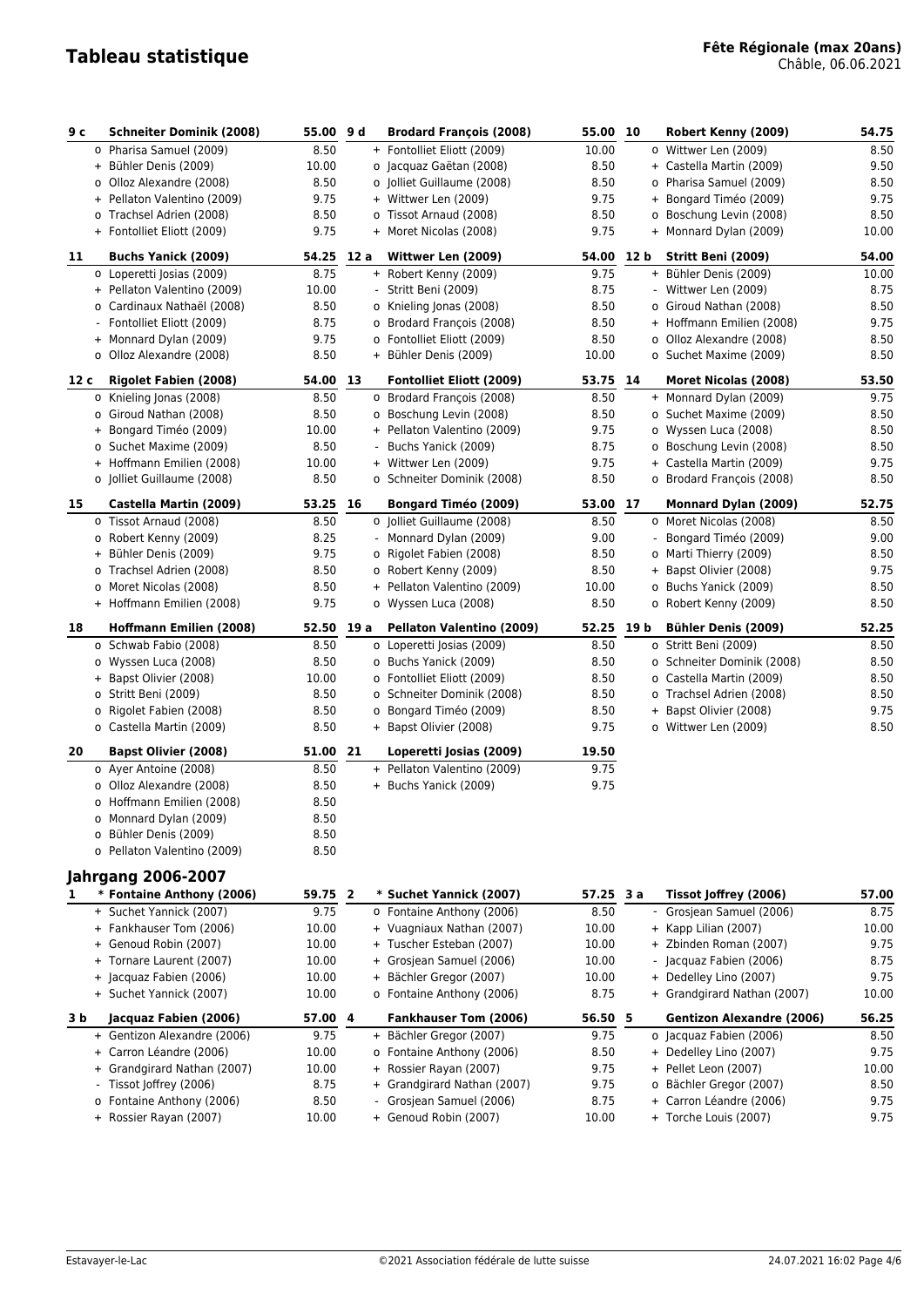| 6                        | Grosjean Samuel (2006)                               | 55.75 7          |      | Zbinden Roman (2007)                               | 55.50 8 a        |                | Rossier Rayan (2007)                                  | 55.25         |
|--------------------------|------------------------------------------------------|------------------|------|----------------------------------------------------|------------------|----------------|-------------------------------------------------------|---------------|
|                          | - Tissot Joffrey (2006)                              | 8.75             |      | - Tornare Laurent (2007)                           | 8.75             | $\blacksquare$ | Benninger Nico (2007)                                 | 8.75          |
|                          | + Berthoud Alex (2006)                               | 10.00            |      | + Aeby Louis (2007)                                | 9.75             |                | + Tuscher Esteban (2007)                              | 10.00         |
|                          | + Sonnay Jean-Baptiste (2007)                        | 10.00            |      | o Tissot Joffrey (2006)                            | 8.50             |                | o Fankhauser Tom (2006)                               | 8.50          |
|                          | o Suchet Yannick (2007)                              | 8.50             |      | o Dedelley Lino (2007)                             | 8.50             |                | + Torche Louis (2007)                                 | 9.75          |
| $\overline{\phantom{0}}$ | Fankhauser Tom (2006)                                | 8.75             |      | + Berthoud Alex (2006)                             | 10.00            |                | + Pellet Leon (2007)                                  | 9.75          |
|                          | + Bächler Gregor (2007)                              | 9.75             |      | + Vuagniaux Nathan (2007)                          | 10.00            |                | o Jacquaz Fabien (2006)                               | 8.50          |
| 8 b                      | Pellet Leon (2007)                                   | 55.25 8 c        |      | Bächler Gregor (2007)                              | $55.25$ 9 a      |                | <b>Grandgirard Nathan (2007)</b>                      | 55.00         |
|                          | + Torche Louis (2007)                                | 9.75             |      | o Fankhauser Tom (2006)                            | 8.50             |                | + Berthoud Alex (2006)                                | 9.75          |
|                          | - Genoud Robin (2007)                                | 9.00             |      | + Torche Louis (2007)                              | 9.75             |                | + Sonnay Jean-Baptiste (2007)                         | 10.00         |
|                          | o Gentizon Alexandre (2006)                          | 8.50             |      | + Aeby Louis (2007)                                | 10.00            |                | o Jacquaz Fabien (2006)                               | 8.50          |
|                          | + Tuscher Esteban (2007)                             | 9.75             |      | + Gentizon Alexandre (2006)                        | 10.00            |                | o Fankhauser Tom (2006)                               | 8.50          |
|                          | o Rossier Rayan (2007)                               | 8.50             |      | o Suchet Yannick (2007)                            | 8.50             |                | + Benninger Nico (2007)                               | 9.75          |
|                          | + Carron Léandre (2006)                              | 9.75             |      | o Grosjean Samuel (2006)                           | 8.50             |                | o Tissot Joffrey (2006)                               | 8.50          |
| 9 b                      | Dedelley Lino (2007)                                 | 55.00            | 10   | Genoud Robin (2007)                                | 54.50            | 11 a           | Torche Louis (2007)                                   | 54.00         |
|                          | o Genoud Robin (2007)                                | 8.50             |      | + Dedelley Lino (2007)                             | 10.00            |                | o Pellet Leon (2007)                                  | 8.50          |
|                          | o Gentizon Alexandre (2006)                          | 8.50             |      | Pellet Leon (2007)                                 | 9.00             |                | o Bächler Gregor (2007)                               | 8.50          |
|                          | + Vuagniaux Nathan (2007)                            | 10.00            |      | o Fontaine Anthony (2006)                          | 8.50             |                | + Kapp Lilian (2007)                                  | 10.00         |
|                          | + Zbinden Roman (2007)                               | 9.75             |      | o Benninger Nico (2007)                            | 8.50             |                | o Rossier Rayan (2007)                                | 8.50          |
|                          | o Tissot Joffrey (2006)                              | 8.50             |      | + Tuscher Esteban (2007)                           | 10.00            |                | + Sonnay Jean-Baptiste (2007)                         | 10.00         |
|                          | + Benninger Nico (2007)                              | 9.75             |      | o Fankhauser Tom (2006)                            | 8.50             |                | o Gentizon Alexandre (2006)                           | 8.50          |
| 11 b                     | Sonnay Jean-Baptiste (2007)                          | 54.00            | 11 c | Carron Léandre (2006)                              | 54.00 11 d       |                | <b>Berthoud Alex (2006)</b>                           | 54.00         |
|                          | + Aeby Louis (2007)                                  | 10.00            |      | + Vuagniaux Nathan (2007)                          | 10.00            |                | o Grandgirard Nathan (2007)                           | 8.50          |
|                          | o Grandgirard Nathan (2007)                          | 8.50             |      | o Jacquaz Fabien (2006)                            | 8.50             |                | o Grosjean Samuel (2006)                              | 8.50          |
|                          | o Grosjean Samuel (2006)                             | 8.50             |      | o Tornare Laurent (2007)                           | 8.50             |                | o Benninger Nico (2007)                               | 8.50          |
|                          | o Carron Léandre (2006)                              | 8.50             |      | + Sonnay Jean-Baptiste (2007)                      | 10.00            |                | + Aeby Louis (2007)                                   | 10.00         |
|                          | o Torche Louis (2007)                                | 8.50             |      | o Gentizon Alexandre (2006)                        | 8.50             |                | o Zbinden Roman (2007)                                | 8.50          |
|                          | + Tuscher Esteban (2007)                             | 10.00            |      | o Pellet Leon (2007)                               | 8.50             |                | + Kapp Lilian (2007)                                  | 10.00         |
| 12 a                     | <b>Benninger Nico (2007)</b>                         | 53.75 12 b       |      | Vuagniaux Nathan (2007)                            | 53.75 13         |                | Tuscher Esteban (2007)                                | 52.50         |
| ۰.                       | Rossier Rayan (2007)                                 | 8.75             |      | o Carron Léandre (2006)                            | 8.50             |                | + Kapp Lilian (2007)                                  | 10.00         |
|                          | o Tornare Laurent (2007)                             | 8.50             |      | o Suchet Yannick (2007)                            | 8.50             |                | o Rossier Rayan (2007)                                | 8.50          |
| $+$                      | Berthoud Alex (2006)                                 | 9.75<br>9.75     |      | o Dedelley Lino (2007)                             | 8.50             |                | o Suchet Yannick (2007)                               | 8.50          |
|                          | + Genoud Robin (2007)<br>o Grandgirard Nathan (2007) | 8.50             |      | + Kapp Lilian (2007)<br>+ Aeby Louis (2007)        | 9.75<br>10.00    |                | o Pellet Leon (2007)<br>o Genoud Robin (2007)         | 8.50<br>8.50  |
|                          | o Dedelley Lino (2007)                               | 8.50             |      | o Zbinden Roman (2007)                             | 8.50             |                | o Sonnay Jean-Baptiste (2007)                         | 8.50          |
|                          |                                                      |                  |      |                                                    |                  |                |                                                       |               |
| 14                       | Kapp Lilian (2007)<br>o Tuscher Esteban (2007)       | 52.25 15<br>8.50 |      | Aeby Louis (2007)<br>o Sonnay Jean-Baptiste (2007) | 51.00 16<br>8.50 |                | <b>Tornare Laurent (2007)</b><br>Zbinden Roman (2007) | 37.25<br>8.75 |
|                          | o Tissot Joffrey (2006)                              | 8.50             |      | o Zbinden Roman (2007)                             | 8.50             |                | + Benninger Nico (2007)                               | 10.00         |
|                          |                                                      |                  |      |                                                    |                  |                |                                                       |               |
|                          |                                                      |                  |      |                                                    |                  |                |                                                       |               |
|                          | o Torche Louis (2007)                                | 8.50             |      | o Bächler Gregor (2007)                            | 8.50             |                | + Carron Léandre (2006)                               | 10.00         |
|                          | o Vuagniaux Nathan (2007)                            | 8.50             |      | o Berthoud Alex (2006)                             | 8.50             |                | o Fontaine Anthony (2006)                             | 8.50          |
|                          | + Aeby Louis (2007)<br>o Berthoud Alex (2006)        | 9.75             |      | o Vuagniaux Nathan (2007)                          | 8.50             |                |                                                       |               |
|                          |                                                      | 8.50             |      | o Kapp Lilian (2007)                               | 8.50             |                |                                                       |               |
|                          | <b>Jahrgang 2001-2005</b>                            |                  |      |                                                    |                  |                |                                                       |               |
| 1                        | * Collaud Romain *                                   | 58.25 2          |      | <b>Balimann Sandro *</b>                           | 57.50 3          |                | * Grossenbacher Simon *                               | 57.25         |
|                          | + Pasquier Loïc                                      | 9.75             |      | + Schläfli Hugo                                    | 9.75             |                | + Tornare Paul                                        | 10.00         |
|                          | + Schmid Romain (2003)                               | 10.00            |      | + Rey Arnaud (2003)                                | 10.00            |                | + Buchs Noah (2004)                                   | 9.75          |
|                          | + Maire Pascal (2004)                                | 10.00            |      | Grossenbacher Simon *<br>Collaud Romain *          | 9.00             |                | Balimann Sandro *                                     | 9.00          |
|                          | Balimann Sandro *                                    | 8.75             |      |                                                    | 8.75             |                | + Martin Gaël (2004)                                  | 10.00         |
|                          | + Buchs Noah (2004)<br>+ Grossenbacher Simon *       | 9.75<br>10.00    |      | + Zbinden Silvan (2004)<br>+ Zbinden Dario (2004)  | 10.00<br>10.00   |                | + Schmid Romain (2003)<br>o Collaud Romain *          | 9.75<br>8.75  |
| 4                        | Schläfli Hugo                                        | 56.75 5          |      | Buchs Noah (2004)                                  | 56.25 6          |                | <b>Collaud Bastien (2005)</b>                         | 56.00         |
|                          | o Balimann Sandro *                                  | 8.50             |      | + Siegenthaler Leo (2005)                          | 9.75             |                | - Zbinden Dario (2004)                                | 8.75          |
|                          | + Buchs Stefan                                       | 9.75             |      | o Grossenbacher Simon *                            | 8.50             |                | + Schwab Livio (2005)                                 | 10.00         |
|                          | + Leuenberger Gian (2005)                            | 9.75             |      | + Verdon Simon (2005)                              | 10.00            |                | + Rey Arnaud (2003)                                   | 9.75          |
| $\blacksquare$           | Collaud Bastien (2005)                               | 9.00             |      | + Fuchs Sylvain (2005)                             | 9.75             |                | - Schläfli Hugo                                       | 8.75          |
|                          | + Hirschi Damien (2003)<br>+ Siegenthaler Leo (2005) | 10.00<br>9.75    |      | o Collaud Romain *<br>+ Tornare Paul               | 8.50<br>9.75     |                | - Fuchs Sylvain (2005)<br>+ Turin Antoine             | 8.75<br>10.00 |